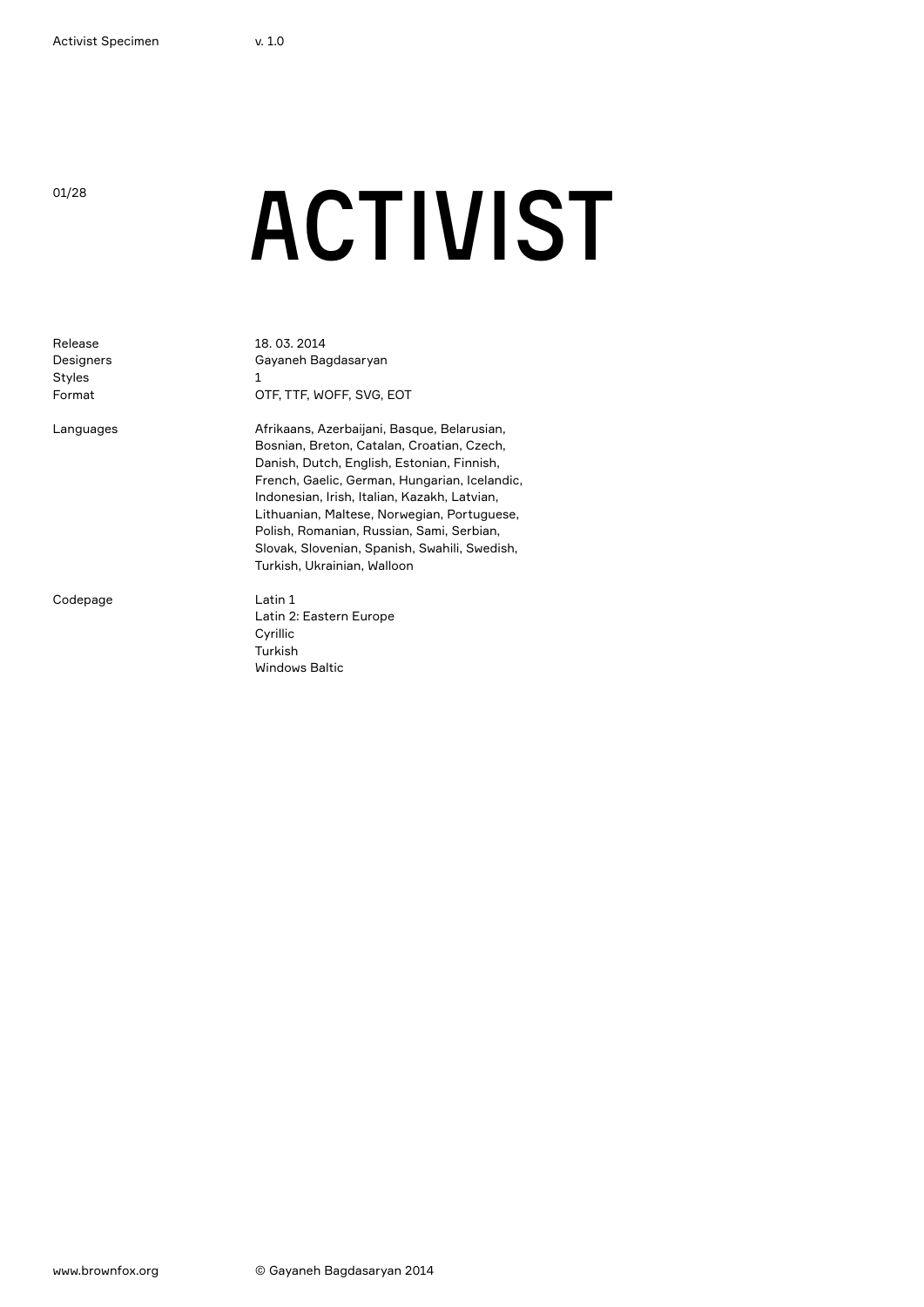03/28 Glyphs

| Latin Capitals                | ABCDEFGHIJKLMNOPQRSTUVWXYZ                   |
|-------------------------------|----------------------------------------------|
| <b>Numbers</b>                | 0123456789                                   |
| Punctuation                   | !i?¿.,:;-——•/\()[]{} ¦†‡*§"''',"",,⇔«»_      |
| Miscellaneous                 | @&%%#^©®¶™N <del>°</del>                     |
| <b>Mathematical Operators</b> | ۩∂∆∏π+−±×÷=≠<>≤≥~≈∑∙√µ∞∫◊¬°∕                 |
| Numerators, Denominators      | H0123456789<br>0123456789                    |
| Ordinals                      | <b>180</b>                                   |
| Fractions                     | $\frac{1}{4}$ $\frac{1}{2}$ $\frac{3}{4}$    |
| Currency                      | <b>\$€£¥₽¢</b>                               |
| <b>Accented Capitals</b>      | <i><b>ÀÁÂÃÄÅĀĄÆÇĆČĐÈÉÊËĒĖĘĚĢÌÍĨĪĪĮĶĹ</b></i> |
|                               | <b>ĻĽŁÑŃŅŇÒÓÔÕÖØŌŐŒŔŖŘŚŠŤÙÚÛ</b>             |
|                               | ÜŪŮŰŲÝŸŹŻŽÞ                                  |
| <b>Cyrillic Capitals</b>      | АБВГДЕЁЖЗИЙКЛМНОПРСТУФХЦЧШЩ                  |
|                               | ЪЫЬЭЮЯЂЋЃҐЄЅІЇЈЉЊЌЎЏ                         |
| Arrows                        | €↑→↓↖↗∠↘                                     |
|                               |                                              |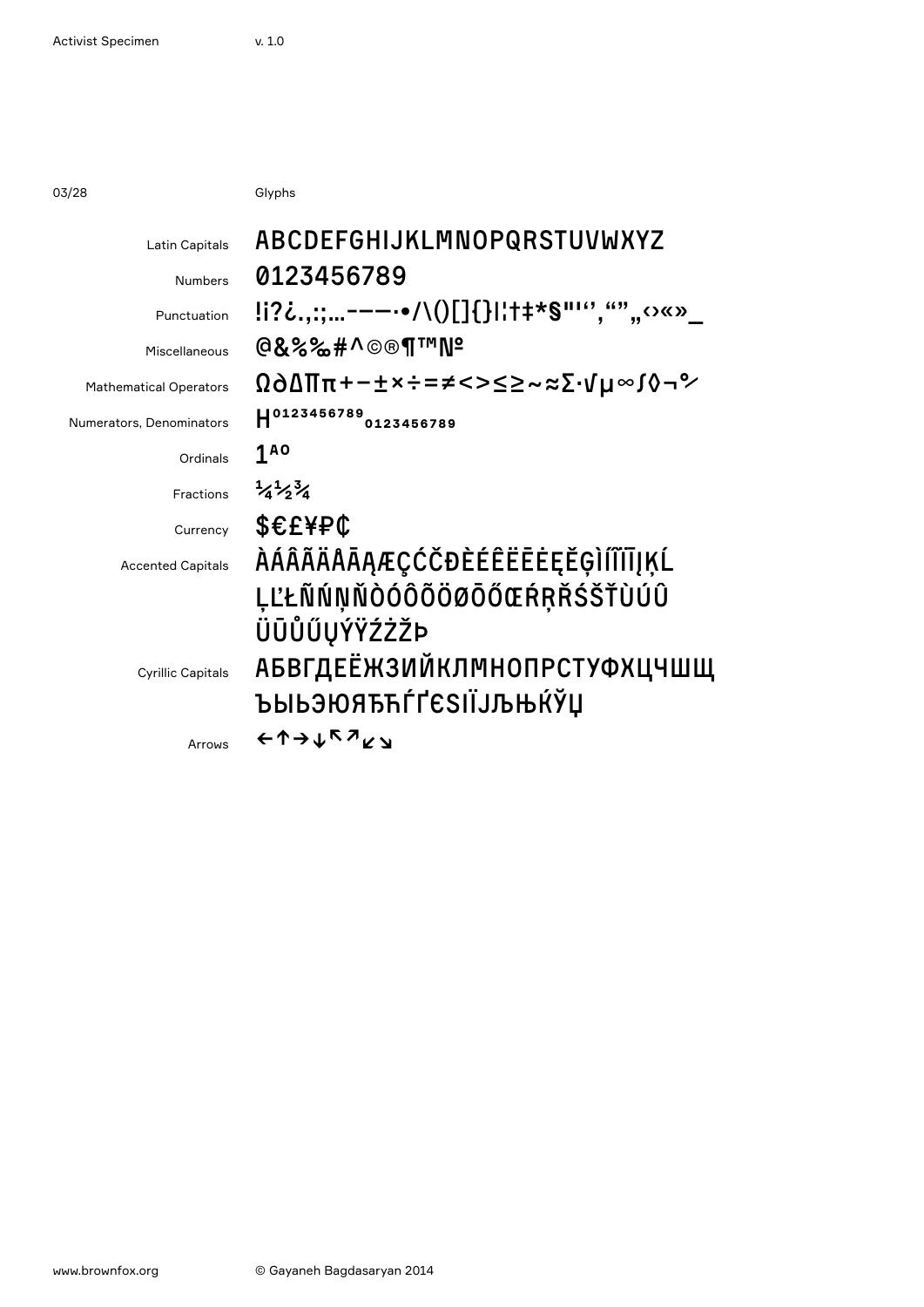05/28

48 points, 50 leading

## THE NORWEGIAN historian Yngvar Nielsen was commissioned

36 points, 40 leading

THE NORWEGIAN HISTOrian Yngvar Nielsen was commissioned by THE NORWEGIAN GOV-FRNMENT IN 1889 TO

The Norwegian historian Yngvar Nielsen was commissioned by the Norwegian government in 1889 to determine this question in order to settle the contemporary question of Sami land rights. He concluded that the Sami had

24 points, 28 leading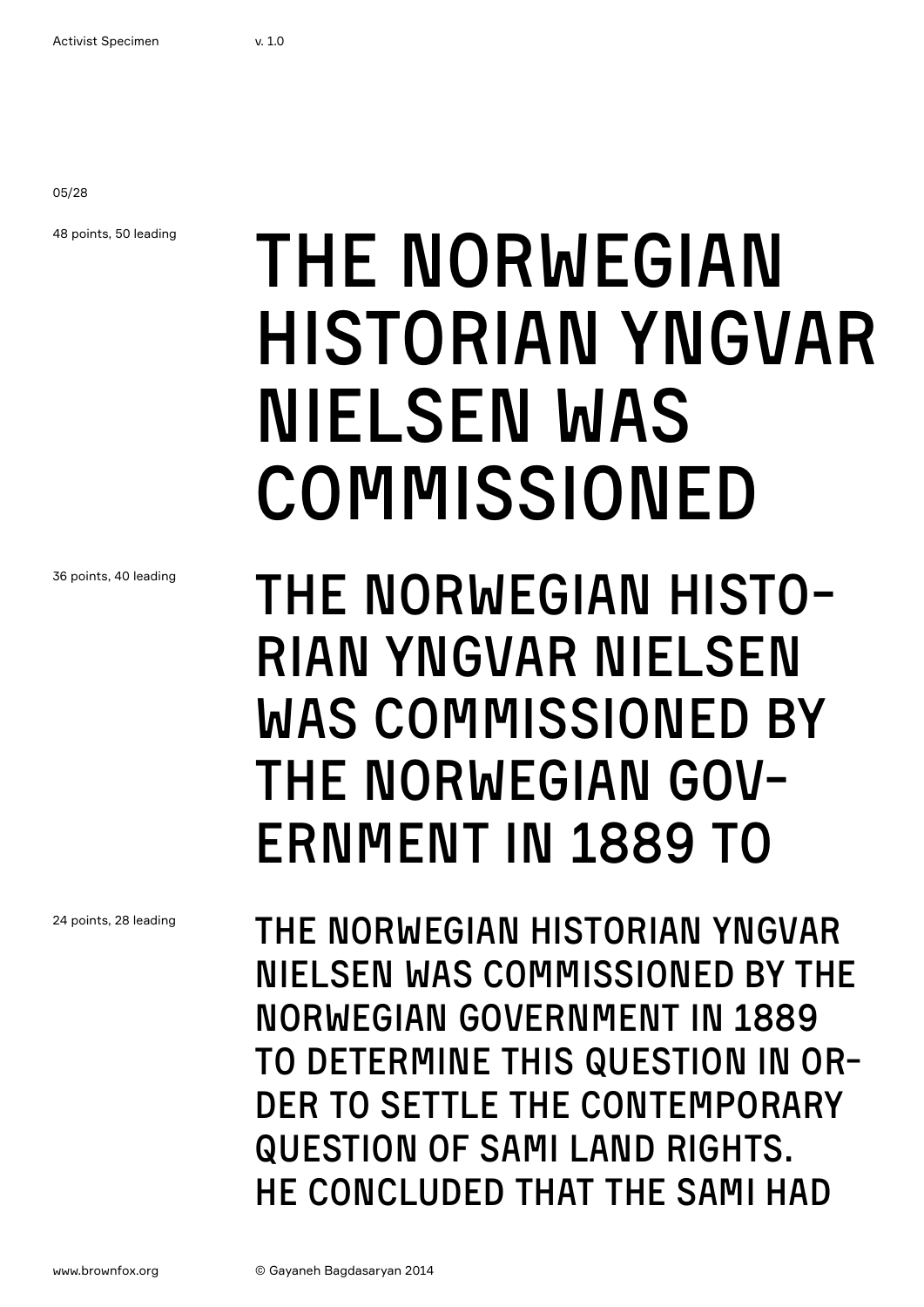06/28

14 points, 18.5 leading 12 points, 16 leading 9 points, 12 leading The Norwegian historian Yngvar Nielsen was commissioned by the Norwegian government in 1889 to determine this question in order to settle the contemporary question of Sami land rights. He concluded that the Sami had lived no further south than Lierne in Nord-Trøndelag county until around 1500, when they had started moving south, reaching the area around Lake Femunden in the 18th century. This hypothesis is still accepted among many historians, but has been the subject of scholarly debate in the 21st century. In favour of Nielsen's view, it is pointed out that no Sami settlement to the The Norwegian historian Yngvar Nielsen was commissioned by the Norwegian government in 1889 to determine this question in order to settle the contemporary question of Sami land rights. He concluded that the Sami had lived no further south than Lierne in Nord-Trøndelag county until around 1500, when they had started moving south, reaching the area around Lake Femunden in the 18th century. This hypothesis is still accepted among many historians, but has been the subject of scholarly debate in the 21st century. In favour of Nielsen's view, it is pointed out that no Sami settlement to the south of Lierne in medieval times has left any traces in written sources. This argument is countered by pointing out that the Sami culture was nomadic and non-literary, and as such would not be expected to leave written sources. In recent years, The Norwegian historian Yngvar Nielsen was commissioned by the Norwegian government in 1889 to determine this question in order to settle the contemporary question of Sami land rights. He concluded that the Sami had lived no further south than Lierne in Nord-Trøndelag county until around 1500, when they had started moving south, reaching the area around Lake Femunden in the 18th century. This hypothesis is still accepted among many historians, but has been the subject of scholarly debate in the 21st century. In favour of Nielsen's view, it has left any traces in written sources. This argument is countered by pointing out that the Sami culture was nomadic and non-literary, and as such would not be expected to leave written sources. In recent years, the number of archaeological finds that are interpreted as indicating a Sami presence in Southern Norway in the Middle Ages, has increased. These includes foundations in Lesja, in Vang in Valdres and in Hol and Ål in Hallingdal. Proponents of the Sami interpretations of these finds assume a mixed populations of Norse and Sami people in the mountain-

is pointed out that no Sami settlement to the south of Lierne in medieval times ous areas of Southern Norway in the Middle Ages. Up to around 1500 the Sami were